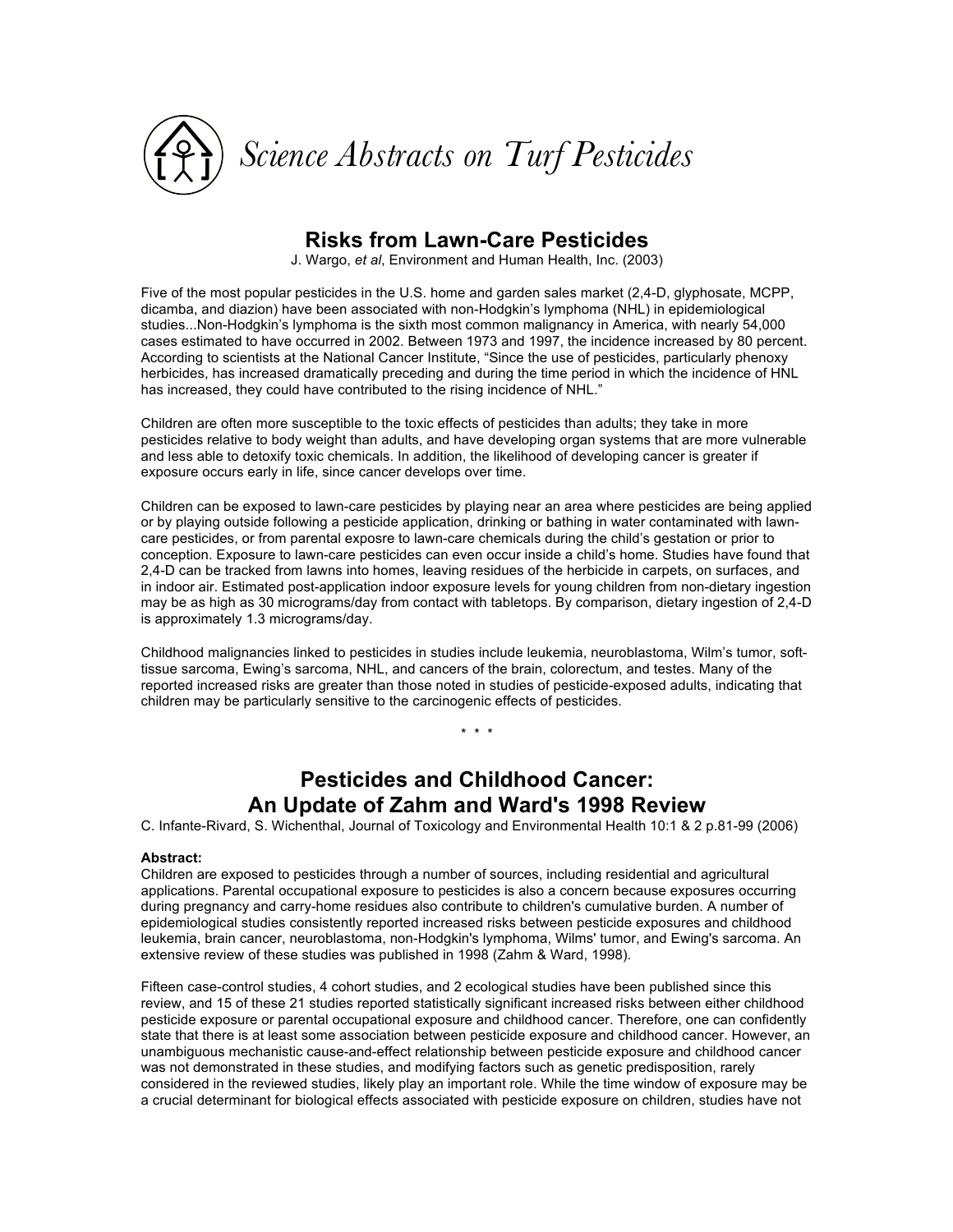contributed definitive information on the most vulnerable period. Accurate exposure assessment remains a challenge; future epidemiological studies need to assess gene-environment interactions and use improved exposure measures, including separate parental interviews, specific pesticide exposure questions, and semiquantitative exposure measures that can be used to confirm information obtained through questionnaires.

\* \* \*

### **Cancer health effects of pesticides: A Systematic review**

M. Sanborn, *et al,* Canadian Family Physician 53:10 p.1704-1711 (2007)

**OBJECTIVE:** To review literature documenting associations between pesticide use and cancer.

**DATA SOURCES:** We searched MEDLINE, PreMedline, CancerLit, and LILACS to find studies published between 1992 and 2003 on non-Hodgkin lymphoma, leukemia, and 8 solid-tumour cancers: brain, breast, kidney, lung, ovarian, pancreatic, prostate, and stomach cancer.

**STUDY SELECTION:** Each title and abstract was assessed for relevance; disagreements among reviewers were resolved by consensus. Studies were assessed by a team of 2 trained reviewers and rated based on methodologic quality according to a 5-page assessment tool and a global assessment scale. Studies rated below a global score of 4 out of 7 were excluded.

**SYNTHESIS:** Most studies on non-Hodgkin lymphoma and leukemia showed positive associations with pesticide exposure. Some showed dose-response relationships, and a few were able to identify specific pesticides. Children's and pregnant women's exposure to pesticides was positively associated with the cancers studied in some studies, as was parents' exposure to pesticides at work. Many studies showed positive associations between pesticide exposure and solid tumours. The most consistent associations were found for brain and prostate cancer. An association was also found between kidney cancer in children and their parents' exposure to pesticides at work. These associations were most consistent for high and prolonged exposures. Specific weaknesses and inherent limitations in epidemiologic studies were noted, particularly around ascertaining whether and how much exposure had taken place.

**CONCLUSION:** Our findings support attempts to reduce exposure to pesticides. Reductions are likely best achieved through decreasing pesticide use for cosmetic (non-commercial) purposes (where children might be exposed) and on the job.

**\* \* \*** 

## **Residential Exposure to Polychlorinated Biphenyls and Organochlorine Pesticides and Risk of Childhood Leukemia**

M. Ward, et al, Environmental Health Perspectives 117:6 p.1007-1013 (2009)

**BACKGROUND:** Incidence of childhood leukemia in industrialized countries rose significantly during 1975- 2004, and the reasons for the increase are not understood.

**OBJECTIVES:** We used carpet dust as an exposure indicator to examine the risk of childhood leukemia in relation to residential exposure to persistent organochlorine chemicals: six polychlorinated biphenyl (PCB) congeners and the pesticides alpha- and gamma-chlordane, p,p'-DDT (dichlorodiphenyltrichloroethane), p,p'-DDE (dichlorodiphenyldichloroethylene), methoxychlor, and pentachlorophenol.

**METHODS:** We conducted a population-based case-control study in 35 counties in northern and central California in 2001-2006. The study included 184 acute lymphocytic leukemia (ALL) cases 0-7 years of age and 212 birth certificate controls matched to cases by birth date, sex, race, and Hispanic ethnicity. We collected carpet dust samples from the room where the child spent the most time before diagnosis (similar date for controls) using a specialized vacuum.

**RESULTS:** Detection of any PCB congener in the dust conferred a 2-fold increased risk of ALL [odds ratio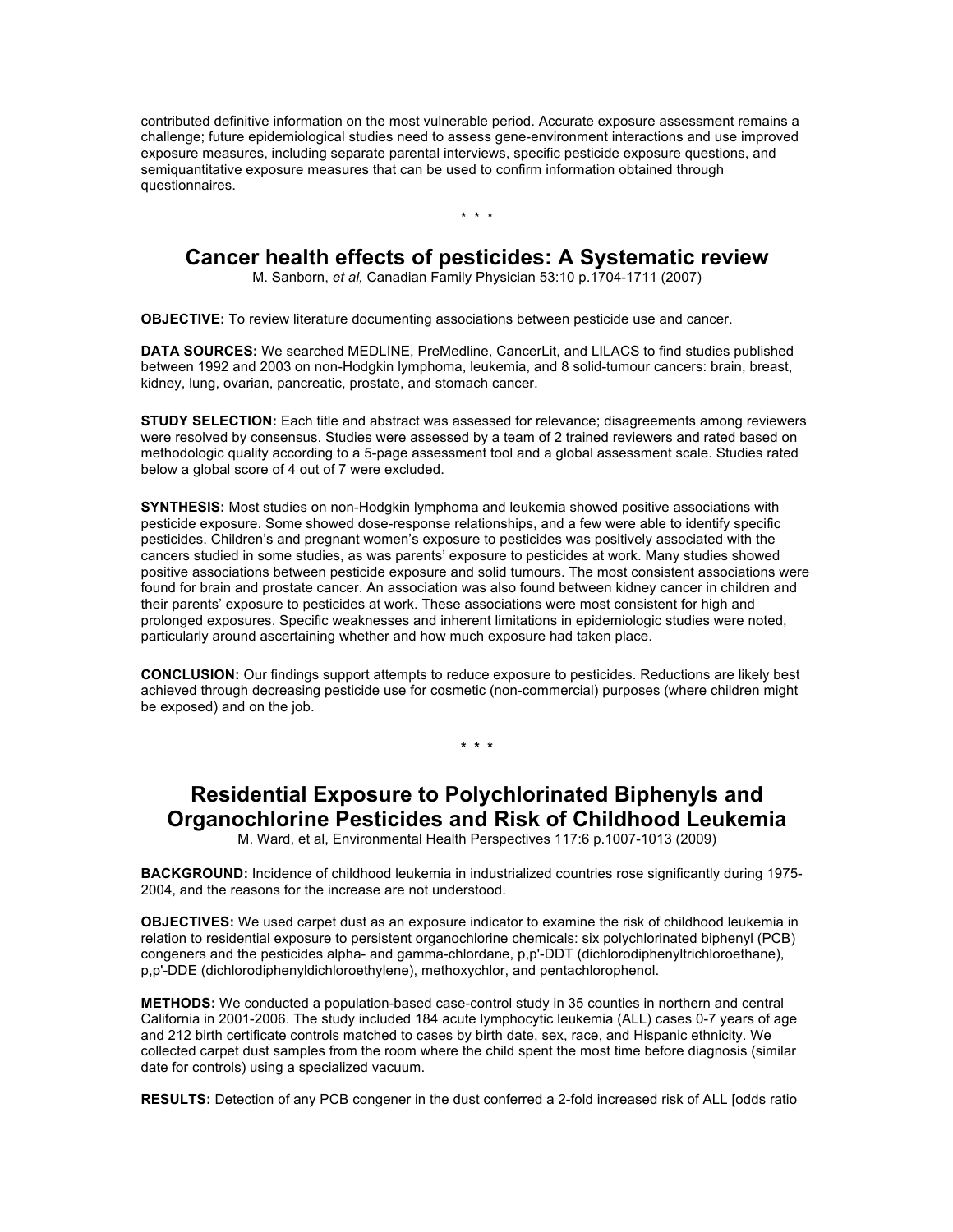(OR) = 1.97; 95% confidence interval (CI), 1.22-3.17]. Compared with those in the lowest quartile of total PCBs, the highest quartile was associated with about a 3- fold risk (OR = 2.78; 95% CI, 1.41-5.48), and the positive trend was significant (p = 0.017). Significant positive trends in ALL risk were apparent with increasing concentrations of PCB congeners 118, 138, and 153. We observed no significant positive associations for chlordane, DDT, DDE, methoxychlor, or pentachlorophenol. The associations with PCBs were stronger among non-Hispanic whites than among Hispanics despite similar distributions of PCB levels among controls in each racial/ethnic group.

**CONCLUSIONS:** Our findings suggest that PCBs, which are considered probable human carcinogens and cause perturbations of the immune system, may represent a previously unrecognized risk factor for childhood leukemia.

\* \* \*

## **Childhood Brain Tumors, Residential Insecticide Exposure, and Pesticide Metabolism Genes**

S. Neilsen, *et al,* Environmental Health Perspectives 118:1 p.144-149 (2010)

**BACKGROUND:** Insecticides that target the nervous system may play a role in the development of childhood brain tumors (CBTs). Constitutive genetic variation affects metabolism of these chemicals.

**METHODS:** We analyzed population-based case-control data to examine whether CBT is associated with the functional genetic polymorphisms PON1C-108T, PON1Q192R, PON1L55M, BCHEA539T, FMO1C-9536A, FMO3E158K, ALDH3A1S134A, and GSTT1 (null). DNA was obtained from newborn screening archives for 201 cases and 285 controls, <or= 10 years of age, and born in California or Washington State between 1978 and 1990. Conception-to-diagnosis home insecticide treatment history was ascertained by interview.

**RESULTS:** We observed no biologically plausible main effects for any of the metabolic polymorphisms with CBT risk. However, we observed strong interactions between genotype and insecticide exposure during childhood. Among exposed children, CBT risk increased per PON1-108T allele [odds ratio (OR) = 1.8; 95% confidence interval (CI), 1.1-3.0] and FMO1-9536A (\*6) allele (OR = 2.7; 95% CI, 1.2-5.9), whereas among children never exposed, CBT risk was not increased (PON1: OR = 0.7; 95% CI, 0.5-1.0, interaction p = 0.005; FMO1: OR = 1.0; 95% CI, 0.6-1.6, interaction  $p = 0.009$ ). We observed a similar but statistically nonsignificant interaction between childhood exposure and BCHEA539T (interaction  $p = 0.08$ ). These interactions were present among both Hispanic and non-Hispanic white children.

**CONCLUSION:** Based on known effects of these variants, these results suggest that exposure in childhood to organophosphorus and perhaps to carbamate insecticides in combination with a reduced ability to detoxify them may be associated with CBT. Confirmation in other studies is required.

### **\* \* \***

### **Pesticides Literature Review**

M. Sanborn, *et al*, The Ontario College of Family Physicians, (2004)

#### **Abstract:**

In recent years, few environmental issues have aroused the concern of the public as much as pesticides, especially in relation to the health of children. In spite of the many published studies on the subject of pesticides and human health, there remains deep controversy surrounding this issue.

During the 1960s and 1970s, epidemiologists in the USA noted a rise in the incidence of non-Hodgkin's lymphoma (NHL). When plotted on a map of the USA these cases were clearly clustered in agricultural areas. This increase in NHL incidence paralleled the rise in pesticide use, prompting some epidemiologists to theorize that there was a causal link.